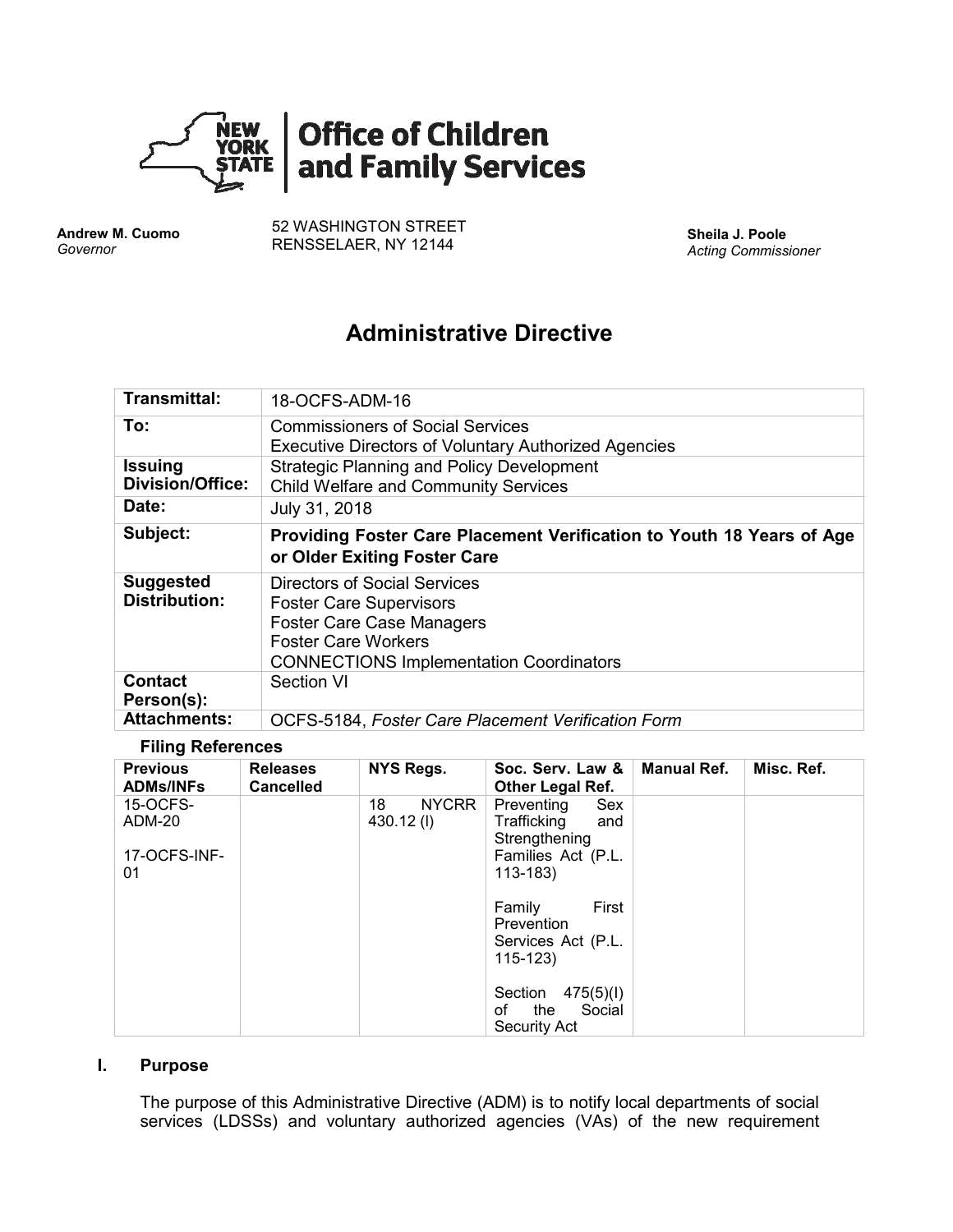contained in the federal Family First Prevention Services Act (FFPSA), that a child who is leaving foster care by reason of attaining the age of 18 years of age or older and who has been in foster care for more than six (6) months may not be discharged from foster care without being provided with official documentation necessary to prove that the youth was previously in foster care. This ADM also introduces the *Foster Care Placement Verification Form* (OCFS-5184) for the purpose of providing such documentation, and provides instructions on when and how it must be completed.

# **II. Background**

Section 114 of the Preventing Sex Trafficking and Strengthening Families Act (P.L. 113- 183) amended §475(5)(I) of the Social Security Act (SSA) to require that any youth who has been in foster care for at least six (6) months and is leaving foster care at 18 years of age or older must be provided with the following documentation if the youth is otherwise eligible: an official or certified copy of his or her United States (U.S.) birth certificate, medical records, his or her Social Security card, health insurance information, and driver's license or identification card issued by the state before the youth is discharged. The New York State Office of Children and Family Services (OCFS) implemented this requirement on September 25, 2015, through the issuance of 15-OCFS-ADM-20, *[Transition Planning](https://ocfs.ny.gov/main/policies/external/OCFS_2015/ADMs/15-OCFS-ADM-20%20%20Transition%20Planning%20with%20Youth%20for%20a%20Successful%20Discharge.pdf)  With [Youth for a Successful Discharge.](https://ocfs.ny.gov/main/policies/external/OCFS_2015/ADMs/15-OCFS-ADM-20%20%20Transition%20Planning%20with%20Youth%20for%20a%20Successful%20Discharge.pdf)*

On February 9, 2018, President Trump signed the Bipartisan Budget Act of 2018 (P.L. 115- 123) into law, which contained FFPSA. FFPSA made significant changes to various sections of Titles IV-B and IV-E of the SSA.

This ADM addresses only the FFPSA amendment to section 475(5)(I) of the SSA which added "any official documentation necessary to prove that the child was previously in foster care" to the list of essential documents that must be provided to any youth who has been in foster care for at least six (6) months and is leaving foster care by reason of attaining the age of 18 or older.

## **III. Program Implications**

P.L. 113-183 mandated that youth who have been in care for at least six (6) months and are leaving foster care by reason of attaining 18 years of age or older be given specific documents that are necessary for the youth to access employment, educational programming, housing, and many other important services as he or she transitions out of foster care. These documents include the following:

- An official or certified copy of his or her United States birth certificate, if eligible
- A Social Security card, if eligible
- Health insurance information
- A copy of his or her medical records
- A driver's license or identification card issued by the New York State Department of Motor Vehicles, if eligible

The standards and plan outlined in the release 15-OCFS-ADM-20, *Transition Planning With Youth for a Successful Discharge,* for collecting and distributing the essential documents listed above to a youth who is being discharged from foster care by reason of attaining age 18 or older, and who has been in foster care for at least six (6) months have not changed due to FFPSA.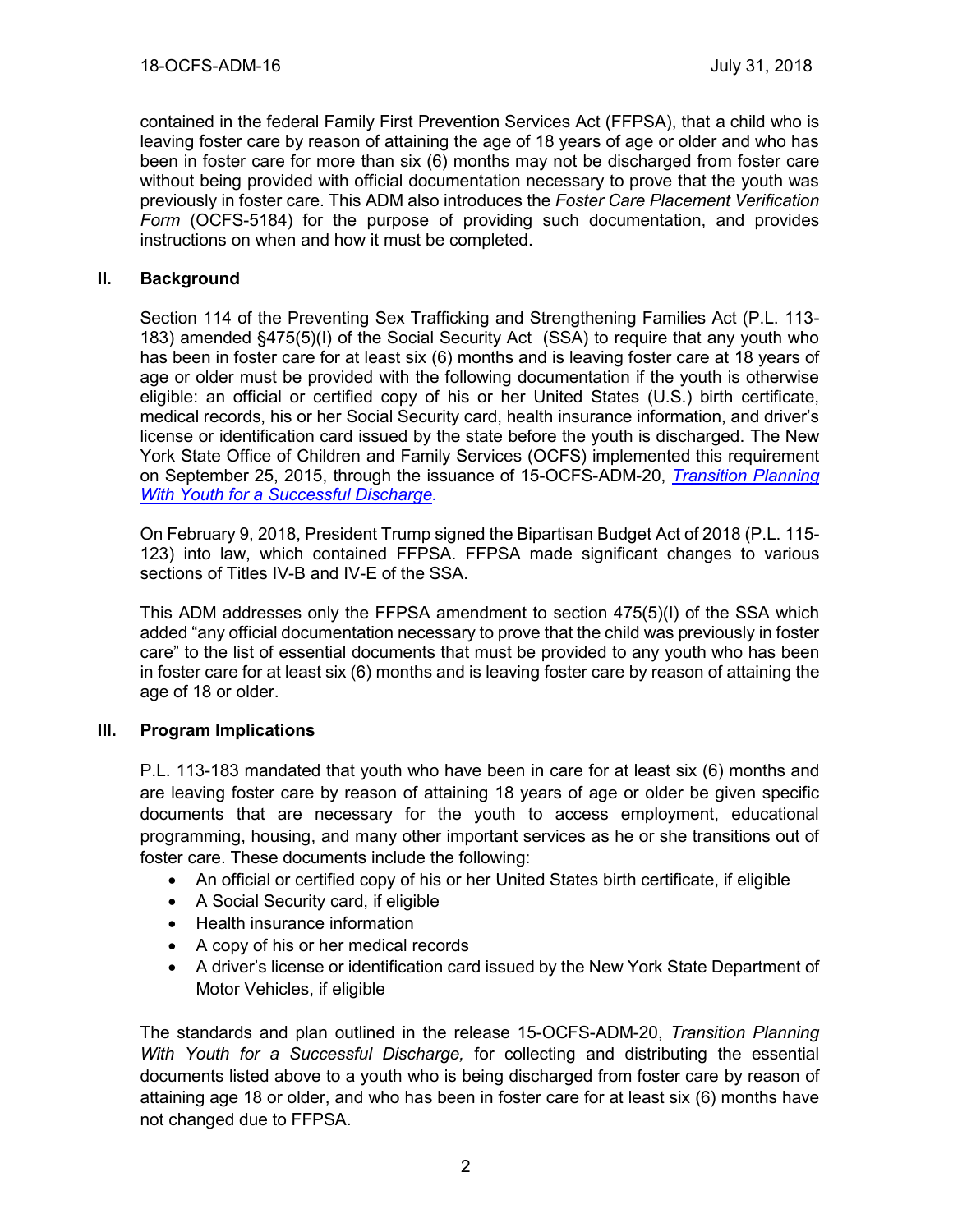The FFPSA builds upon the requirements of P.L. 113-183 to add to the list of documents "official documentation necessary to prove that the child was previously in foster care." In support of this new federal requirement, the OCFS developed a statewide standardized form to document that the youth had been in foster care. It is anticipated that such documentation will be useful for the youth to apply for programs or benefits for which the youth may be eligible due to his or her previous foster care placement.

# **IV. Required Action**

Effective upon issuance of this release and in addition to the documents required by P.L. 113-183, when a youth who has been in foster care for at least six (6) months is being discharged from foster care, by reason of the youth reaching 18 years of age or older, the youth must be provided with a completed OCFS-5184, *Foster Care Placement Verification Form.*

## Step-by-step guidance on completing the OCFS-5184

- 1. OCFS-5184 must be completed by an LDSS or VA worker.
- 2. The LDSS or VA worker must list specific identifying information about the youth:
	- o Name
	- o Date of birth (DOB)
	- $\circ$  Current mailing address at the time of the execution of the OCFS-5184
	- o An LDSS/County or VA contact name and phone number
		- It is recommended that this contact information be listed as an office (i.e., commissioner's office, director of social services' office), rather than a specific worker, in order to provide verification regarding eligibility of a youth for services due to the youth's foster care placement in the event such verification is needed.
	- o The youth's CONNECTIONS Person ID number (PID)
	- $\circ$  The date of the youth's most recent placement into foster care
	- o The date of the youth's discharge from foster care
- 3. The OCFS-5184 form must be signed by the appropriate local commissioner of social services or his or her designee.
- 4. The youth must be given the completed OCFS-5184 form at discharge, and a copy must be kept in the youth's case record.

## **V. Additional Information**

While LDSSs and VAs are required to provide youth leaving foster care at age 18 or older with hard copies of the essential documents discussed in this ADM, youth may encounter periods of instability or changes in living situations that may compromise their ability to keep these hard copies safely in their possession.

Due to the importance of these essential documents, LDSSs and VAs should encourage youth to properly retain and store their essential documents, which may include using electronic storage methods.